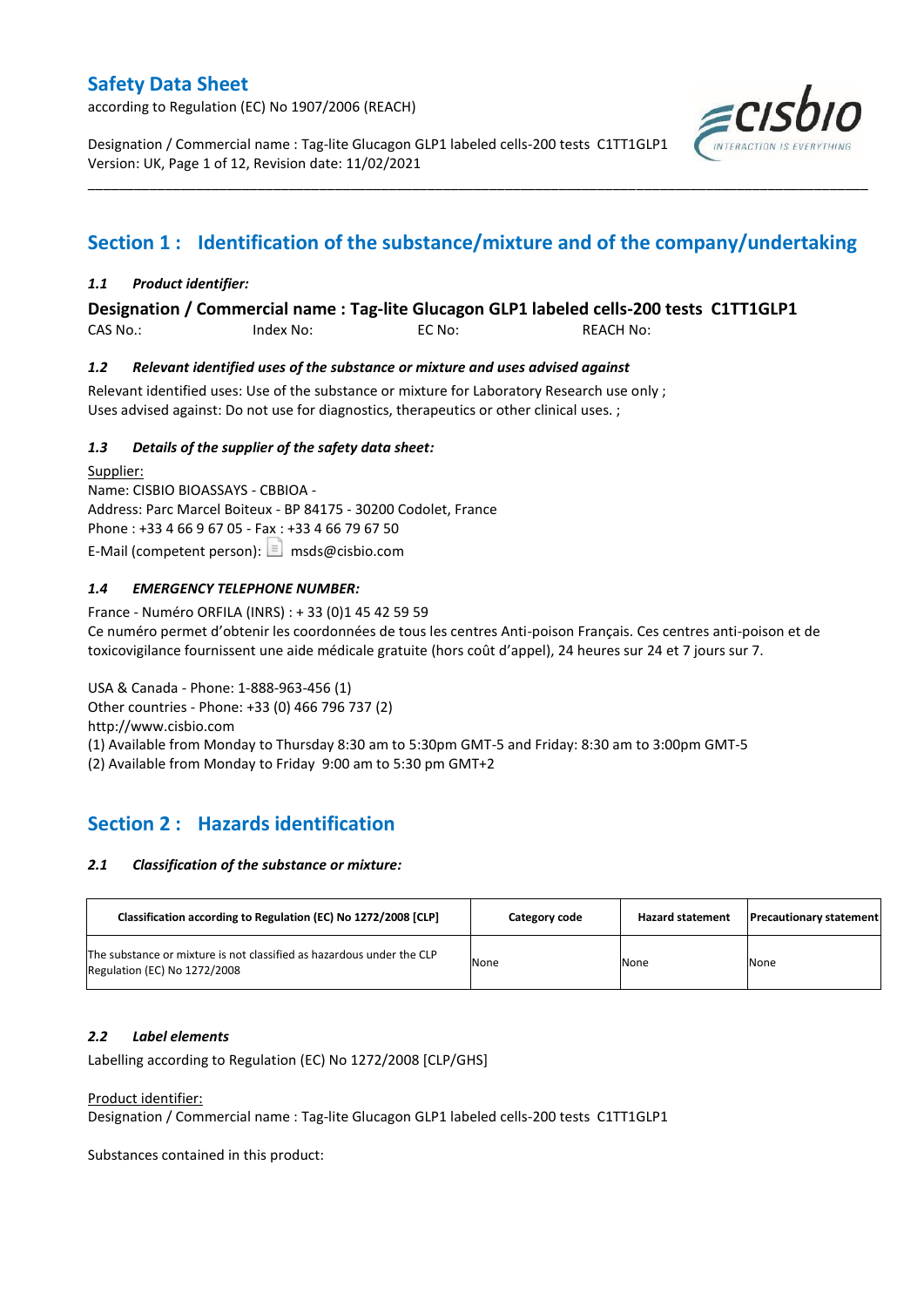according to Regulation (EC) No 1907/2006 (REACH)

Designation / Commercial name : Tag-lite Glucagon GLP1 labeled cells-200 tests C1TT1GLP1 Version: UK, Page 2 of 12, Revision date: 11/02/2021



Hazard pictograms

Signal word:

Hazard and precautionary statements:

#### *2.3 Other hazards*

The mixture does not contain substances classified as 'Substances of Very High Concern' (SVHC) >= 0.1% published by the European CHemicals Agency (ECHA) under article 57 of REACH. The mixture satisfies neither the PBT nor the vPvB criteria for mixtures in accordance with annexe XIII of the REACH regulations EC 1907/2006. ; Adverse human health effects and symptoms:

\_\_\_\_\_\_\_\_\_\_\_\_\_\_\_\_\_\_\_\_\_\_\_\_\_\_\_\_\_\_\_\_\_\_\_\_\_\_\_\_\_\_\_\_\_\_\_\_\_\_\_\_\_\_\_\_\_\_\_\_\_\_\_\_\_\_\_\_\_\_\_\_\_\_\_\_\_\_\_\_\_\_\_\_\_\_\_\_\_\_\_\_\_\_\_\_\_\_\_\_\_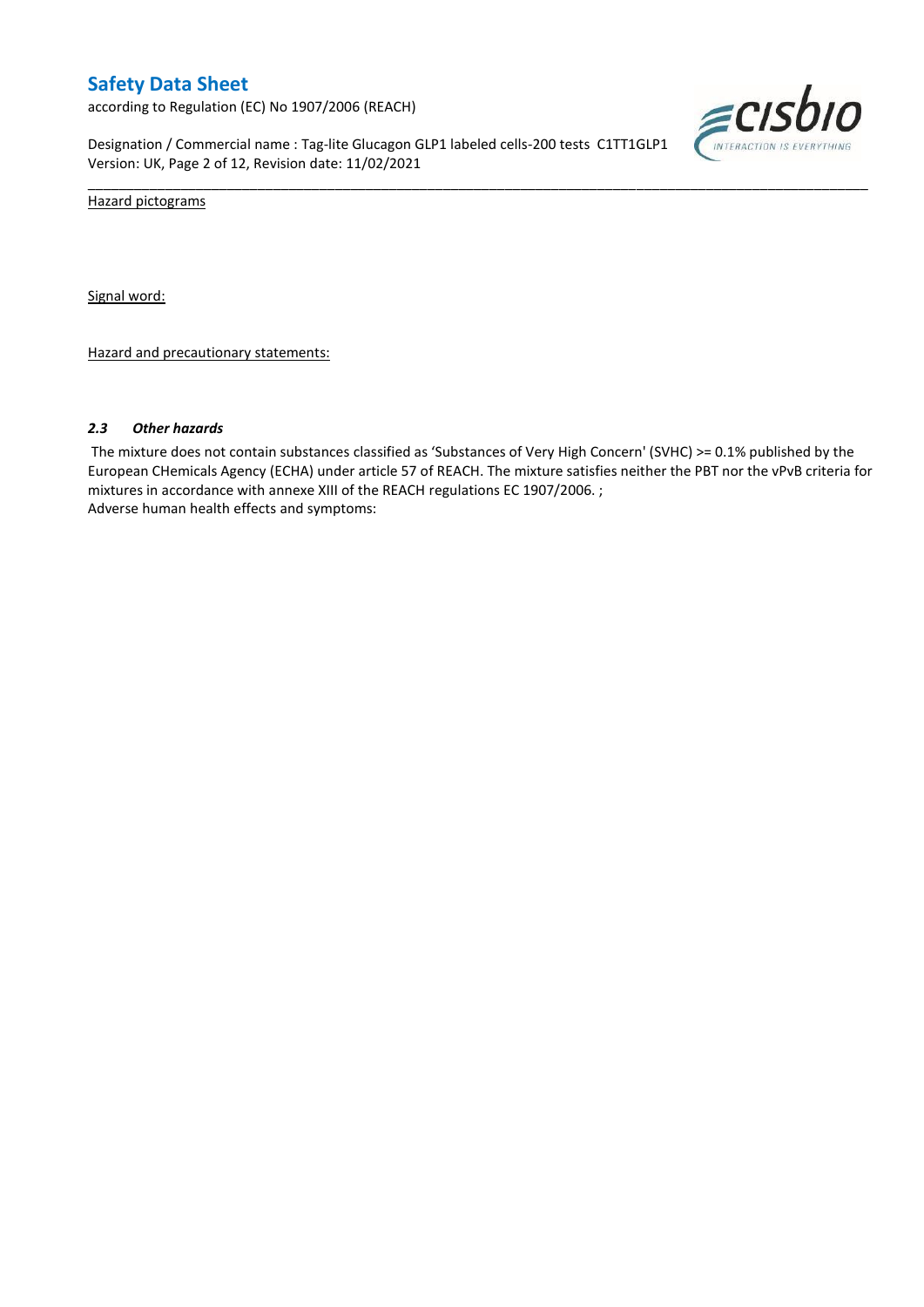according to Regulation (EC) No 1907/2006 (REACH)



Designation / Commercial name : Tag-lite Glucagon GLP1 labeled cells-200 tests C1TT1GLP1 Version: UK, Page 3 of 12, Revision date: 11/02/2021

## **Section 3 : Composition/information on ingredients**

### *3.2 Mixtures*

Hazardous ingredients:

| Substance name     | CAS n°             | Index n' | EC n°     | <b>Classification according Regulation (EC)</b><br><b>No. 1272 [CLP]</b> | Concentration<br>(%) | <b>SCL</b> | M-factor |
|--------------------|--------------------|----------|-----------|--------------------------------------------------------------------------|----------------------|------------|----------|
| dimethyl sulfoxide | $7 - 68 - 5$<br>67 |          | 200-664-3 |                                                                          | 25%                  |            |          |

\_\_\_\_\_\_\_\_\_\_\_\_\_\_\_\_\_\_\_\_\_\_\_\_\_\_\_\_\_\_\_\_\_\_\_\_\_\_\_\_\_\_\_\_\_\_\_\_\_\_\_\_\_\_\_\_\_\_\_\_\_\_\_\_\_\_\_\_\_\_\_\_\_\_\_\_\_\_\_\_\_\_\_\_\_\_\_\_\_\_\_\_\_\_\_\_\_\_\_\_\_

Additional information:

Full text of H- and EUH-phrases: see SECTION 16.

## **Section 4 : First aid measures**

#### *4.1 Description of first aid measures*

**General information**:Do not leave affected person unattended. ;

**Following inhalation**: In case of respiratory tract irritation, consult a physician. ;

**Following skin contact**:After contact with skin, wash immediately with water ;

**Following eye contact**:After contact with the eyes, rinse with water with the eyelids open for a sufficient length of time, then consult an ophthalmologist immediately. ;

**Following ingestion**:Do NOT induce vomiting. ;

#### **Self-protection of the first aider**:

#### *4.2 Most important symptoms and effects, both acute and delayed*

Symptoms:No known symptoms to date. ; Effects:

#### *4.3 Indication of any immediate medical attention and special treatment needed*

Notes for the doctor:

### **Section 5 : Firefighting measures**

#### *5.1 Extinguishing media:*

**Suitable extinguishing media**:This product is not flammable. Use extinguishing agent suitable for type of surrounding fire ;

#### *5.2 Special hazards arising from the substance or mixture*

Hazardous combustion products:/

#### *5.3 Advice for fire-fighters*

Wear Protective clothing.;

### **Section 6 : Accidental release measures**

*6.1 Personal precautions, protective equipment and emergency procedures*

Emergency procedures: Provide adequate ventilation. ;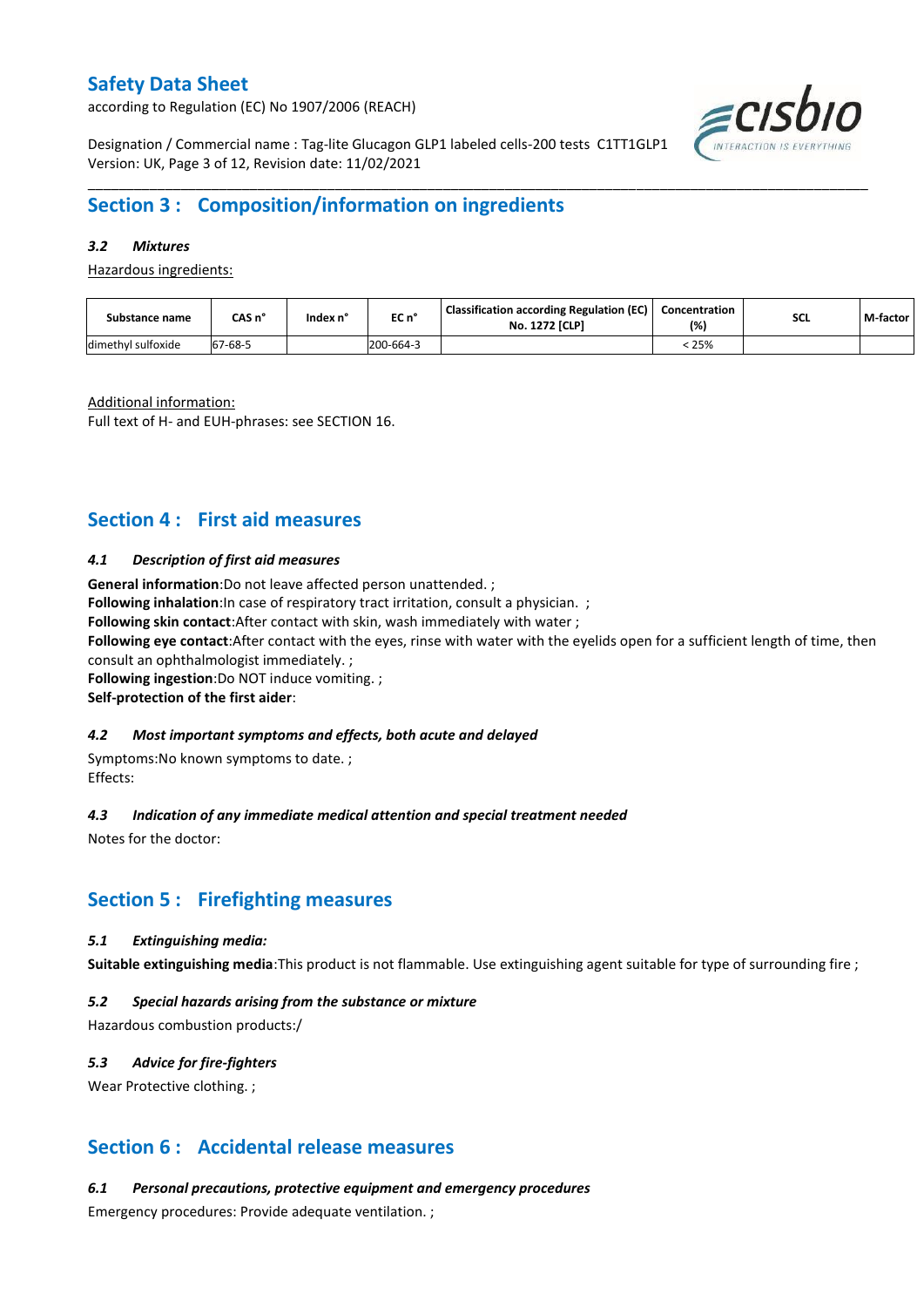according to Regulation (EC) No 1907/2006 (REACH)

Designation / Commercial name : Tag-lite Glucagon GLP1 labeled cells-200 tests C1TT1GLP1 Version: UK, Page 4 of 12, Revision date: 11/02/2021

\_\_\_\_\_\_\_\_\_\_\_\_\_\_\_\_\_\_\_\_\_\_\_\_\_\_\_\_\_\_\_\_\_\_\_\_\_\_\_\_\_\_\_\_\_\_\_\_\_\_\_\_\_\_\_\_\_\_\_\_\_\_\_\_\_\_\_\_\_\_\_\_\_\_\_\_\_\_\_\_\_\_\_\_\_\_\_\_\_\_\_\_\_\_\_\_\_\_\_\_\_

### *6.2 Environmental precautions*

Do not allow to enter into surface water or drains. ;

#### *6.3 Methods and material for containment and cleaning up*

For cleaning up:Suitable material for taking up: Absorbing material, organic ; Other information:

### *6.4 Reference to other sections*

Additional information:

## **Section 7 : Handling and storage**

### *7.1 Precautions for safe handling*

Protective measures: Advice on safe handling:Avoid contact with skin, eyes and clothes. ; Fire preventions:

Do not eat, drink or smoke in areas where reagents are handled. ; Advice on general occupational hygiene Handle in accordance with good industrial hygiene and safety practice ;

### *7.2 Conditions for safe storage, including any incompatibilities*

Technical measures and storage conditions: Requirements for storage rooms and vessels: Keep container tightly closed. ; Hints on storage assembly: Materials to avoid: Further information on storage conditions:

#### *7.3 Specific end uses:*

Recommendations on specific end uses: Observe technical data sheet. ;

## **Section 8 : Exposure controls/personal protection**

#### *8.1 Control parameters*

Preliminary remark:

#### 8.1.1 Occupational exposure limits:

France

| Source:            |           | Informations relatives à la réglementation VME (France) : ED 984, 07.2012 |               |           |            |           |  |  |  |  |  |  |  |
|--------------------|-----------|---------------------------------------------------------------------------|---------------|-----------|------------|-----------|--|--|--|--|--|--|--|
| <b>Substance</b>   | EC No.    | CAS-No                                                                    | $VLE$ (mg/m3) | VLE (ppm) | VME(mg/m3) | VME (ppm) |  |  |  |  |  |  |  |
| 67-68-5 / 200-664- | 200-664-3 | 67-68-5                                                                   |               |           |            |           |  |  |  |  |  |  |  |

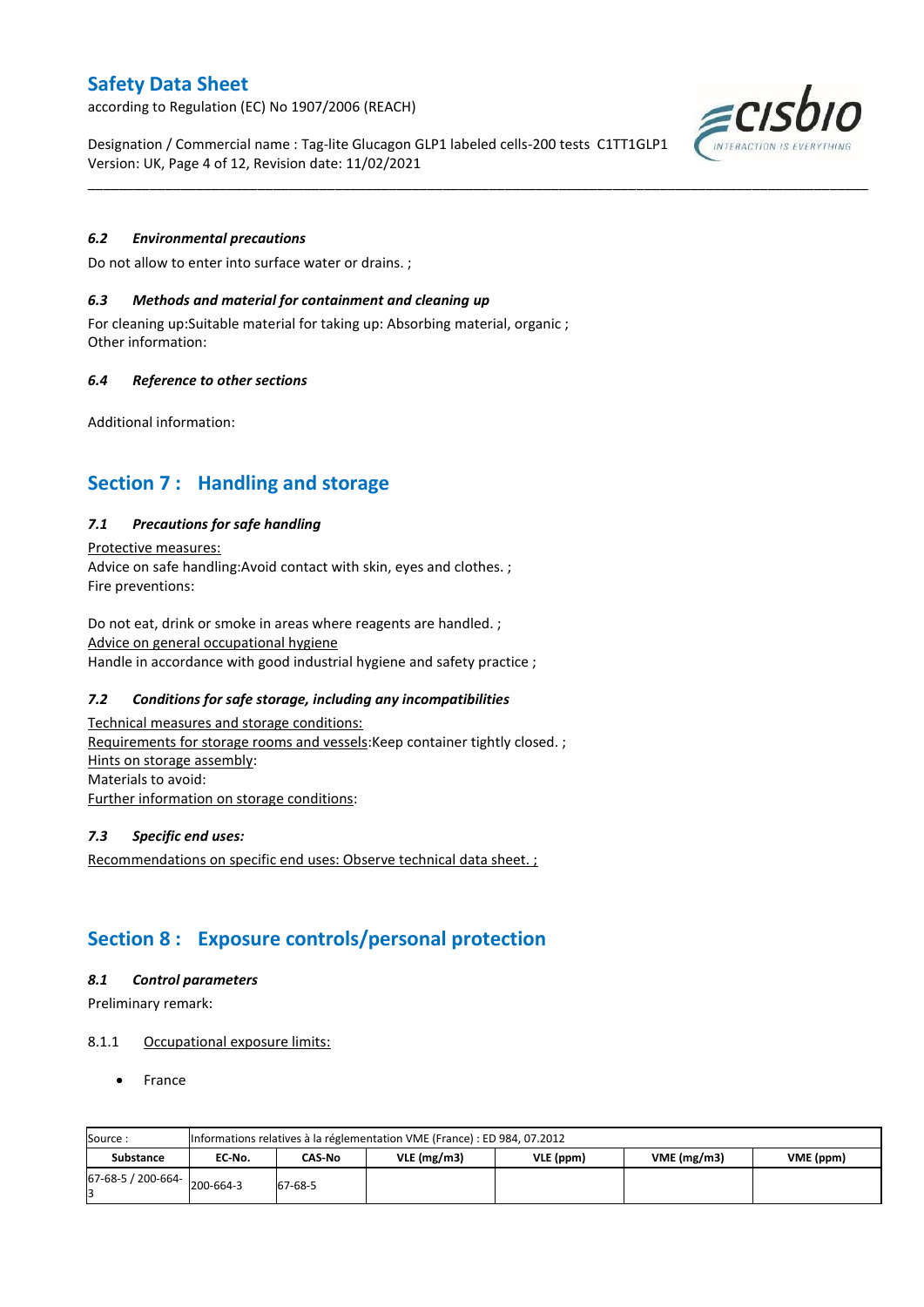according to Regulation (EC) No 1907/2006 (REACH)



Designation / Commercial name : Tag-lite Glucagon GLP1 labeled cells-200 tests C1TT1GLP1 Version: UK, Page 5 of 12, Revision date: 11/02/2021

#### • Spain

| Source:                      | June 2015 | Limites de Exposicion Profesional para Agentes Quimicos en Espana<br>Instituto Nacional de Seguridad e Higiene en el Trabajo<br>$VLA-EC$ (mg/m3)<br>$VLA-ED (mg/m3)$<br>VLA-ED (ppm)<br>VLA-EC (ppm)<br>CAS-No<br>EC No. |  |  |  |  |  |  |  |  |  |  |  |
|------------------------------|-----------|--------------------------------------------------------------------------------------------------------------------------------------------------------------------------------------------------------------------------|--|--|--|--|--|--|--|--|--|--|--|
| Substance                    |           |                                                                                                                                                                                                                          |  |  |  |  |  |  |  |  |  |  |  |
| 67-68-5 / 200-664- 200-664-3 |           | 67-68-5                                                                                                                                                                                                                  |  |  |  |  |  |  |  |  |  |  |  |

\_\_\_\_\_\_\_\_\_\_\_\_\_\_\_\_\_\_\_\_\_\_\_\_\_\_\_\_\_\_\_\_\_\_\_\_\_\_\_\_\_\_\_\_\_\_\_\_\_\_\_\_\_\_\_\_\_\_\_\_\_\_\_\_\_\_\_\_\_\_\_\_\_\_\_\_\_\_\_\_\_\_\_\_\_\_\_\_\_\_\_\_\_\_\_\_\_\_\_\_\_

### **•** Germany

| Source:             | TRGS 900, June 2015, BAuA |               |               |           |
|---------------------|---------------------------|---------------|---------------|-----------|
| <b>Substance</b>    | EC No.                    | <b>CAS-No</b> | $AGW$ (mg/m3) | AGW (ppm) |
| 67-68-5 / 200-664-3 | 200-664-3                 | 67-68-5       | 320           | 100       |

- Italia
- Greece
- $\bullet$  UK
- OSHA (USA)

| Source:                       |        |         |                                                                            | Occupational Safety and Health Administration (OSHA) Permissible Exposure Limits (PELS) from 29 CFR 1910.1000 |                                                                      |                                                                        |
|-------------------------------|--------|---------|----------------------------------------------------------------------------|---------------------------------------------------------------------------------------------------------------|----------------------------------------------------------------------|------------------------------------------------------------------------|
| Substance                     | EC-No. | CAS No  | <b>OSHA Permissible</b><br><b>Exposure Limit (PEL)</b><br>8-hour TWA (ppm) | <b>OSHA Permissible</b><br><b>Exposure Limit (PEL) 8-</b><br>hour TWA (mg/m3)                                 | <b>OSHA Permissible</b><br><b>Exposure Limit (PEL)</b><br>STEL (ppm) | <b>OSHA Permissible</b><br><b>Exposure Limit (PEL)</b><br>STEL (mg/m3) |
| 67-68-5 / 200-664-3 200-664-3 |        | 67-68-5 |                                                                            |                                                                                                               |                                                                      |                                                                        |

### 8.1.2 Biological limit values (Germany):

| Source:             | List of recommended health-based biological limit values (BLVs) and biological guidance values (BGVs), June 2014 |         |               |           |  |  |  |  |  |  |  |
|---------------------|------------------------------------------------------------------------------------------------------------------|---------|---------------|-----------|--|--|--|--|--|--|--|
| <b>Substance</b>    | EC No.                                                                                                           | CAS-No  | $BLV$ (mg/m3) | BLV (ppm) |  |  |  |  |  |  |  |
| 67-68-5 / 200-664-3 | 200-664-3                                                                                                        | 67-68-5 |               |           |  |  |  |  |  |  |  |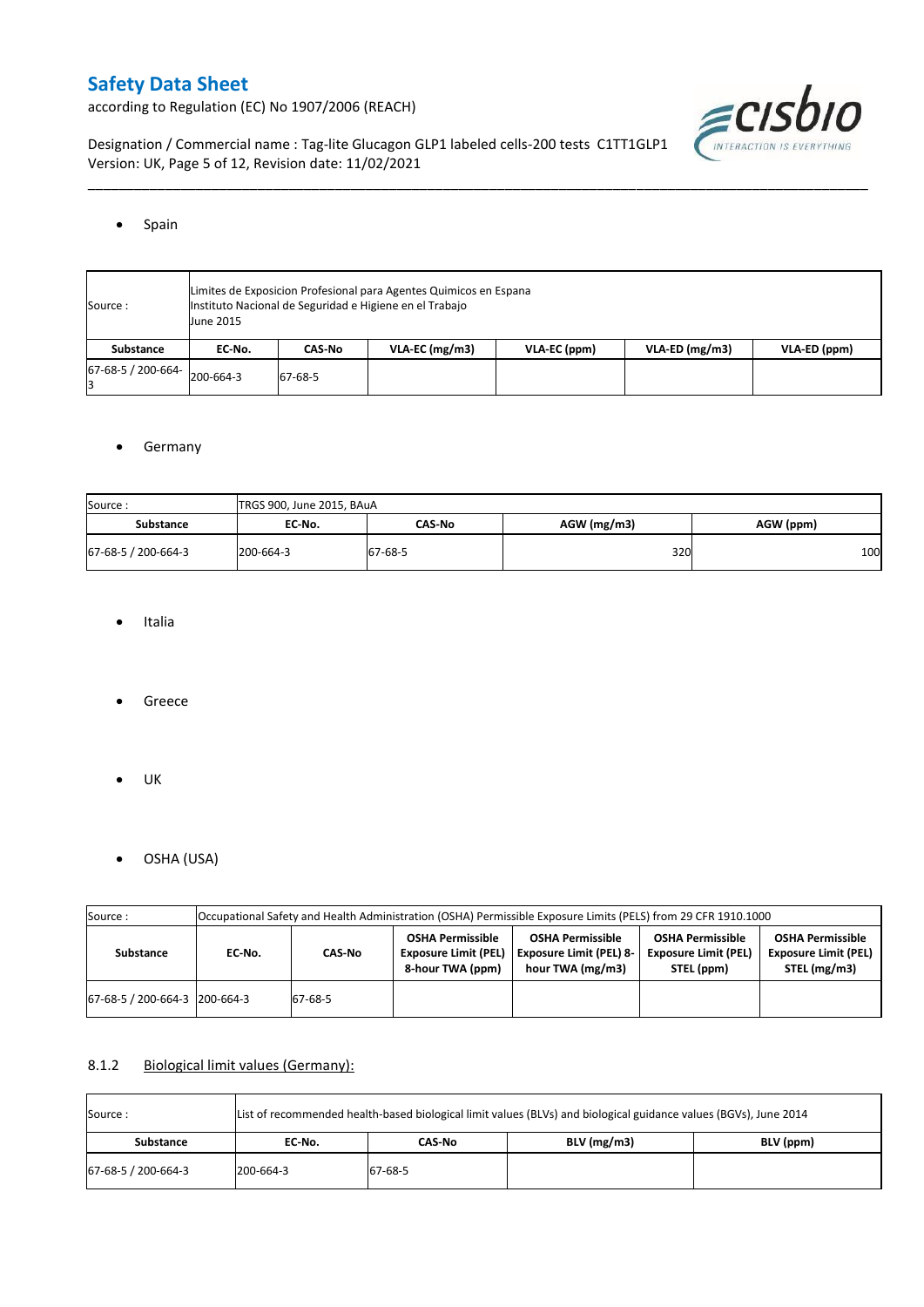according to Regulation (EC) No 1907/2006 (REACH)

ECISDIO

Designation / Commercial name : Tag-lite Glucagon GLP1 labeled cells-200 tests C1TT1GLP1 Version: UK, Page 6 of 12, Revision date: 11/02/2021

#### \_\_\_\_\_\_\_\_\_\_\_\_\_\_\_\_\_\_\_\_\_\_\_\_\_\_\_\_\_\_\_\_\_\_\_\_\_\_\_\_\_\_\_\_\_\_\_\_\_\_\_\_\_\_\_\_\_\_\_\_\_\_\_\_\_\_\_\_\_\_\_\_\_\_\_\_\_\_\_\_\_\_\_\_\_\_\_\_\_\_\_\_\_\_\_\_\_\_\_\_\_ 8.1.3 Exposure limits at intended use (Germany):

| Source:             | TRGS 903, November 2015, BAuA |         |             |           |  |  |  |  |  |  |
|---------------------|-------------------------------|---------|-------------|-----------|--|--|--|--|--|--|
| <b>Substance</b>    | EC-No.                        | CAS-No  | BGW (mg/m3) | BGW (ppm) |  |  |  |  |  |  |
| 67-68-5 / 200-664-3 | 200-664-3                     | 67-68-5 |             |           |  |  |  |  |  |  |

#### 8.1.4 DNEL/PNEC-values:

• DNEL worker

| Source:                    |                   | <b>IGESTIS - substance database</b> |                                                 |                                                       |                                                           |                                                  |                                                         |                                                        |                                                            |
|----------------------------|-------------------|-------------------------------------|-------------------------------------------------|-------------------------------------------------------|-----------------------------------------------------------|--------------------------------------------------|---------------------------------------------------------|--------------------------------------------------------|------------------------------------------------------------|
| Substance                  | EC No.            | <b>CAS-No</b>                       | Acute - dermal.<br>local effects<br>(mg/kg/day) | Long-term-<br>dermal, local<br>effects<br>(mg/kg/day) | Long-term –<br>dermal.<br>systemic effects<br>(mg/kg/day) | Acute –<br>linhalation. local<br>effects (mg/m3) | $Acute -$<br>inhalation.<br>systemic effects<br>(mg/m3) | $Long-term -$<br>linhalation. local<br>effects (mg/m3) | Long-term-<br>inhalation.<br>'Isystemic effects<br>(mg/m3) |
| $67 - 68 - 5$<br>200-664-3 | 200-664-3 67-68-5 |                                     |                                                 |                                                       |                                                           | 265-265                                          | 484-484                                                 |                                                        |                                                            |

### • DNEL consumer

| Source:                     |                   | <b>IGESTIS - substance database</b> |                                                 |                                                       |                                                             |                                                  |                                                       |                                                      |                                                             |
|-----------------------------|-------------------|-------------------------------------|-------------------------------------------------|-------------------------------------------------------|-------------------------------------------------------------|--------------------------------------------------|-------------------------------------------------------|------------------------------------------------------|-------------------------------------------------------------|
| <b>Substance</b>            | EC No.            | <b>CAS No</b>                       | Acute - dermal.<br>local effects<br>(mg/kg/day) | Long-term-<br>dermal, local<br>effects<br>(mg/kg/day) | Long-term $-$<br>dermal.<br>systemic effects<br>(mg/kg/day) | Acute –<br>linhalation. local<br>effects (mg/m3) | Acute -<br>inhalation.<br>systemic effects<br>(mg/m3) | Long-term –<br>linhalation. local<br>effects (mg/m3) | $Long-term -$<br>inhalation.<br>systemic effects<br>(mg/m3) |
| $67 - 68 - 5/$<br>200-664-3 | 200-664-3 67-68-5 |                                     |                                                 |                                                       |                                                             |                                                  |                                                       |                                                      |                                                             |

#### DNEL remark:

• PNEC

| Source:               | <b>INERIS</b>     |  |              |                                                                                                                                                                                                                                                                                                                                                                                                                                                                   |  |  |                                      |  |  |  |  |            |                      |  |              |  |  |
|-----------------------|-------------------|--|--------------|-------------------------------------------------------------------------------------------------------------------------------------------------------------------------------------------------------------------------------------------------------------------------------------------------------------------------------------------------------------------------------------------------------------------------------------------------------------------|--|--|--------------------------------------|--|--|--|--|------------|----------------------|--|--------------|--|--|
|                       |                   |  | PNEC AQUATIC |                                                                                                                                                                                                                                                                                                                                                                                                                                                                   |  |  |                                      |  |  |  |  |            | <b>PNEC Sediment</b> |  |              |  |  |
| CAS-No                |                   |  | freshwater   |                                                                                                                                                                                                                                                                                                                                                                                                                                                                   |  |  | intermittent release<br>marine water |  |  |  |  | freshwater |                      |  | marine water |  |  |
| <b>Substance</b>      | EC-No.            |  | (mg/L)       | $\lceil \frac{\text{mg}}{\text{mg}} \rceil \text{g} \rceil \text{g} \rceil \text{g} \rceil \text{g} \rceil \text{g} \rceil \text{g} \rceil \text{g} \rceil \text{g} \rceil \text{g} \rceil \text{g} \rceil \text{g} \rceil \text{g} \rceil \text{g} \rceil \text{g} \rceil \text{g} \rceil \text{g} \rceil \text{g} \rceil \text{g} \rceil \text{g} \rceil \text{g} \rceil \text{g} \rceil \text{g} \rceil \text{g} \rceil \text{g} \rceil \text{g} \rceil \text$ |  |  |                                      |  |  |  |  |            |                      |  |              |  |  |
| 67-68-5/<br>200-664-3 | 200-664-3 67-68-5 |  |              |                                                                                                                                                                                                                                                                                                                                                                                                                                                                   |  |  |                                      |  |  |  |  |            |                      |  |              |  |  |

| Source:                     | <b>INERIS</b> |               |                  |         |                                |        |         |                 |        |         |                             |        |         |       |
|-----------------------------|---------------|---------------|------------------|---------|--------------------------------|--------|---------|-----------------|--------|---------|-----------------------------|--------|---------|-------|
|                             |               |               | <b>Others</b>    |         |                                |        |         |                 |        |         |                             |        |         |       |
| <b>Substance</b>            | EC No.        | <b>CAS-No</b> | <b>PNEC soil</b> |         | PNEC sewage treatment<br>plant |        |         | <b>PNEC</b> air |        |         | PNEC secondary<br>poisoning |        |         |       |
|                             |               |               | (mg/L)           | (mg/kg) | (ppm)                          | (mg/L) | (mg/kg) | (ppm)           | (mg/L) | (mg/kg) | (ppm)                       | (mg/L) | (mg/kg) | (ppm) |
| $67 - 68 - 5/$<br>200-664-3 | 200-664-3     | 67-68-5       |                  |         |                                |        |         |                 |        |         |                             |        |         |       |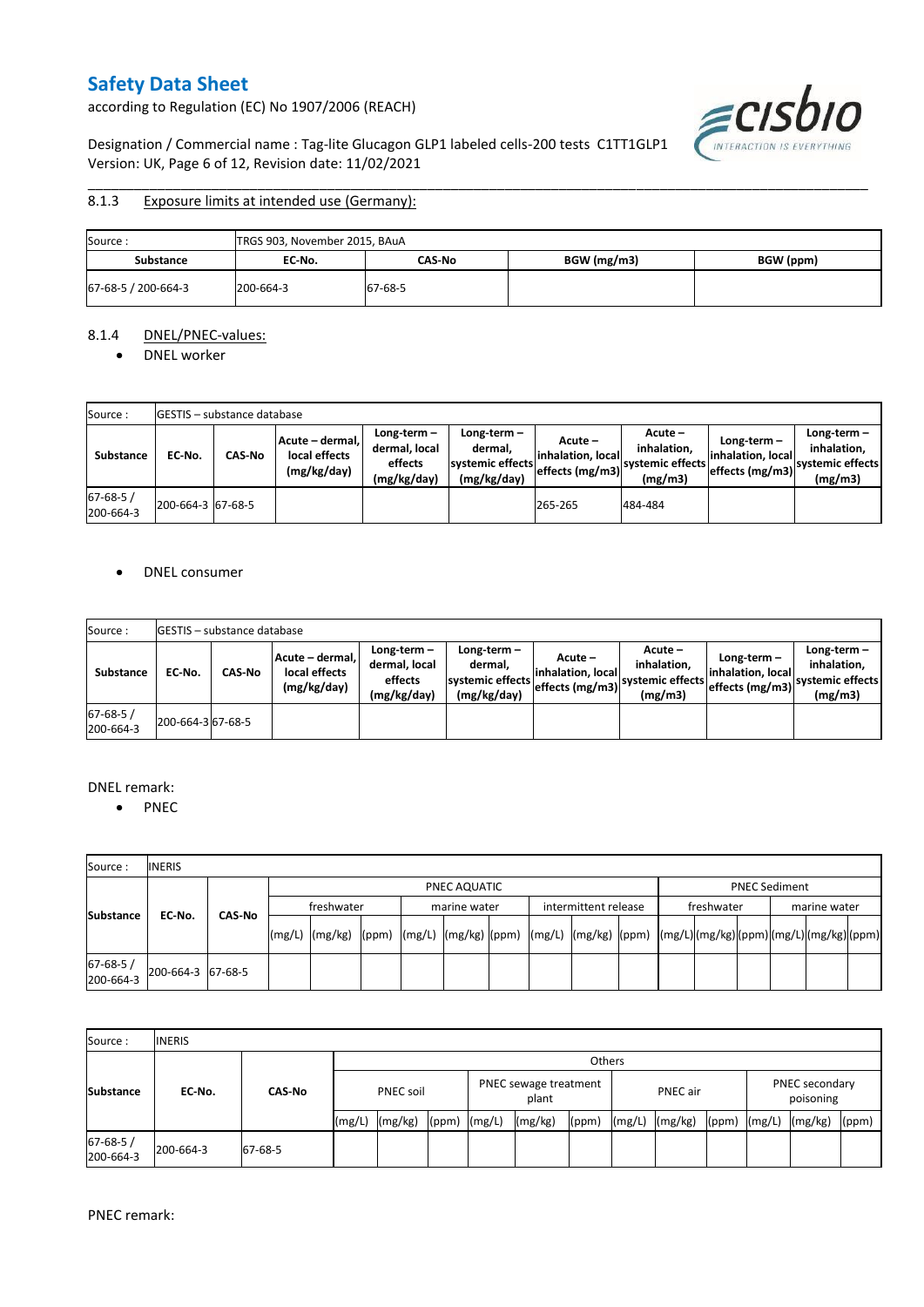according to Regulation (EC) No 1907/2006 (REACH)

Designation / Commercial name : Tag-lite Glucagon GLP1 labeled cells-200 tests C1TT1GLP1 Version: UK, Page 7 of 12, Revision date: 11/02/2021



Control parameters remark:

#### *8.2 Exposure controls*

- 8.2.1 Appropriate engineering controls:
- 8.2.2 Personal protective equipment:

**Eye / Face protection**: Safety glasses with side-shields ; **Skin protection**:Gloves ;

**Respiratory protection**:Ensure adequate ventilation ;

**Thermal hazards**:

8.2.3 Environmental exposure controls:

# **Section 9 : Physical and chemical properties**

#### *9.1 Information on basic physical and chemical properties*

### **Annearance**

| $-100$                |             |  |
|-----------------------|-------------|--|
| Physical state        | Liquid      |  |
| Colour                | Colorless : |  |
| Odour                 |             |  |
| Odour threshold (ppm) |             |  |

\_\_\_\_\_\_\_\_\_\_\_\_\_\_\_\_\_\_\_\_\_\_\_\_\_\_\_\_\_\_\_\_\_\_\_\_\_\_\_\_\_\_\_\_\_\_\_\_\_\_\_\_\_\_\_\_\_\_\_\_\_\_\_\_\_\_\_\_\_\_\_\_\_\_\_\_\_\_\_\_\_\_\_\_\_\_\_\_\_\_\_\_\_\_\_\_\_\_\_\_\_

|                                                             |                                           | Value | Concentration<br>(mol/L) | Method | Temperature (°C) | Pressure (kPa) | Remark |
|-------------------------------------------------------------|-------------------------------------------|-------|--------------------------|--------|------------------|----------------|--------|
| pH                                                          |                                           |       |                          |        |                  |                |        |
| Melting point (°C)                                          |                                           |       |                          |        |                  |                |        |
| Freezing point (°C)                                         |                                           |       |                          |        |                  |                |        |
| Initial boiling point/boiling range (°C)                    |                                           |       |                          |        |                  |                |        |
| Flash point (°C)                                            |                                           |       |                          |        |                  |                |        |
| Evaporation rate (kg/m <sup>2</sup> /h)                     |                                           |       |                          |        |                  |                |        |
| Flammability (type: ) (%)                                   |                                           |       |                          |        |                  |                |        |
| Upper/lower<br>flammability or explosive                    | Upper explosive limit<br>(%)              |       |                          |        |                  |                |        |
| limits                                                      | Lower explosive limit (%)                 |       |                          |        |                  |                |        |
| Vapour pressure (kPa)                                       |                                           |       |                          |        |                  |                |        |
| Vapour density (g/cm <sup>3</sup> )                         |                                           |       |                          |        |                  |                |        |
| Densities                                                   | Density (g/cm <sup>3</sup> )              |       |                          |        |                  |                |        |
|                                                             | Relative density (g/cm <sup>3</sup> )     |       |                          |        |                  |                |        |
|                                                             | Bulk density (g/cm <sup>3</sup> )         |       |                          |        |                  |                |        |
| Critical density (g/cm <sup>3</sup> )                       |                                           |       |                          |        |                  |                |        |
| Solubility (Type: ) (g/L)                                   |                                           |       |                          |        |                  |                |        |
| Partition coefficient (log Pow)<br>n-octanol/water at pH :  |                                           |       |                          |        |                  |                |        |
| Auto-ignition temperature (°C)                              |                                           |       |                          |        |                  |                |        |
| Decomposition temperature (°C)<br>Decomposition energy : kJ |                                           |       |                          |        |                  |                |        |
| Viscosity                                                   | Viscosity, dynamic (poiseuille)           |       |                          |        |                  |                |        |
|                                                             | Viscosity, cinematic (cm <sup>3</sup> /s) |       |                          |        |                  |                |        |
| Oxidising properties                                        |                                           |       |                          |        |                  |                |        |
| <b>Explosive properties</b>                                 |                                           |       |                          |        |                  |                |        |

#### *9.2 Other information:*

No other relevant data available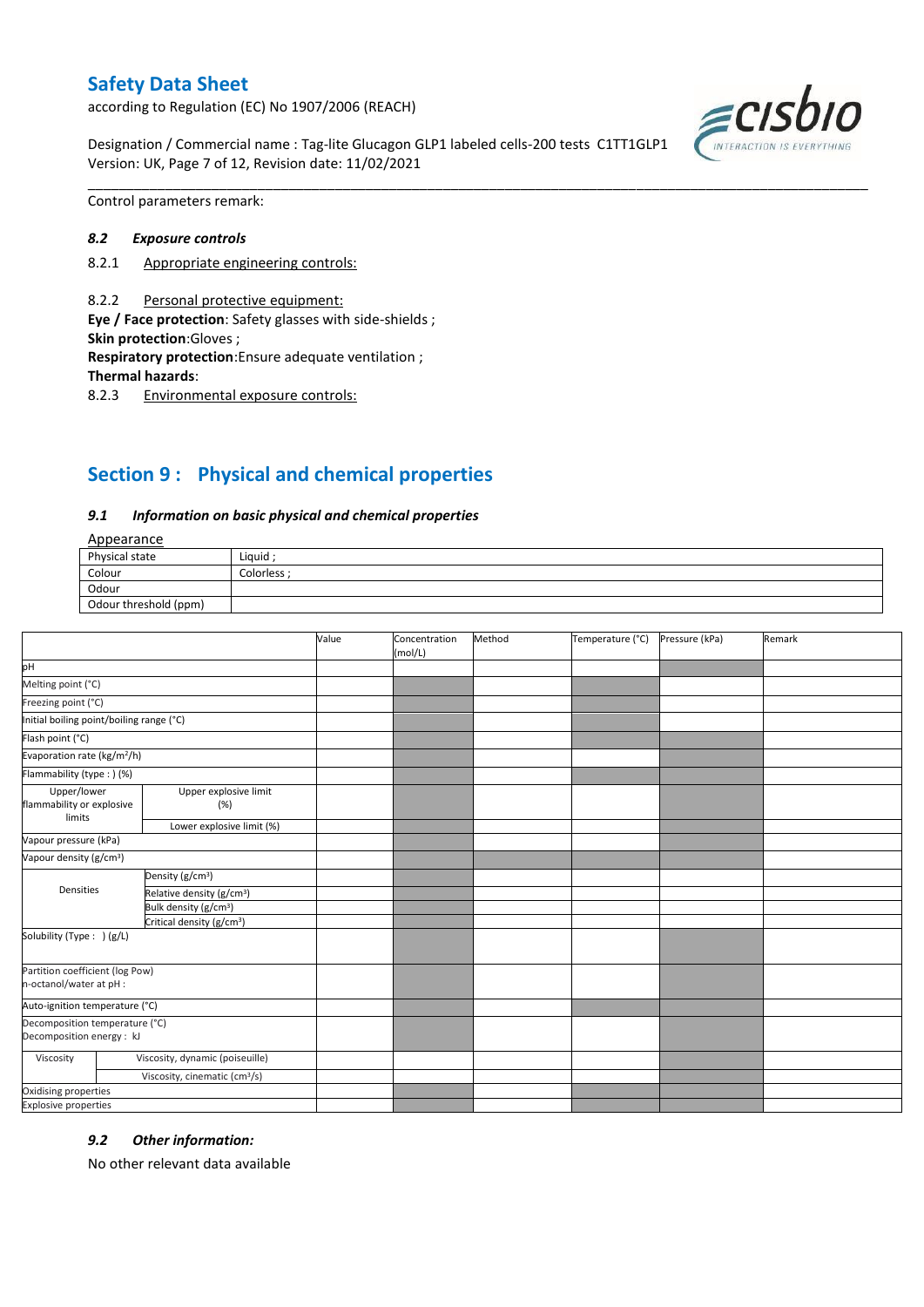according to Regulation (EC) No 1907/2006 (REACH)

Designation / Commercial name : Tag-lite Glucagon GLP1 labeled cells-200 tests C1TT1GLP1 Version: UK, Page 8 of 12, Revision date: 11/02/2021



## **Section 10 : Stability and reactivity**

*10.1 Reactivity* This material is considered to be non-reactive under normal use conditions. ;

\_\_\_\_\_\_\_\_\_\_\_\_\_\_\_\_\_\_\_\_\_\_\_\_\_\_\_\_\_\_\_\_\_\_\_\_\_\_\_\_\_\_\_\_\_\_\_\_\_\_\_\_\_\_\_\_\_\_\_\_\_\_\_\_\_\_\_\_\_\_\_\_\_\_\_\_\_\_\_\_\_\_\_\_\_\_\_\_\_\_\_\_\_\_\_\_\_\_\_\_\_

- *10.2 Chemical stability*
- *10.3 Possibility of hazardous reactions*
- *10.4 Conditions to avoid:*
- *10.5 Incompatible materials:*
- *10.6 Hazardous decomposition products:*

Does not decompose when used for intended uses. ;

## **Section 11 : Toxicological information**

Toxicokinetics, metabolism and distribution

### *11.1 Information on toxicological effects*

Substances

**Acute toxicity**

Animal data: Acute oral toxicity:

Acute dermal toxicity:

Acute inhalative toxicity:

Practical experience / human evidence: Assessment / Classification: General Remark:

### **•** Skin corrosion/irritation

Animal data:

In-vitro skin test method: In-vitro skin test result: Assessment / Classification:

**Eye damage/irritation**

Animal data:

In vitro eye test method: In vitro eye test result: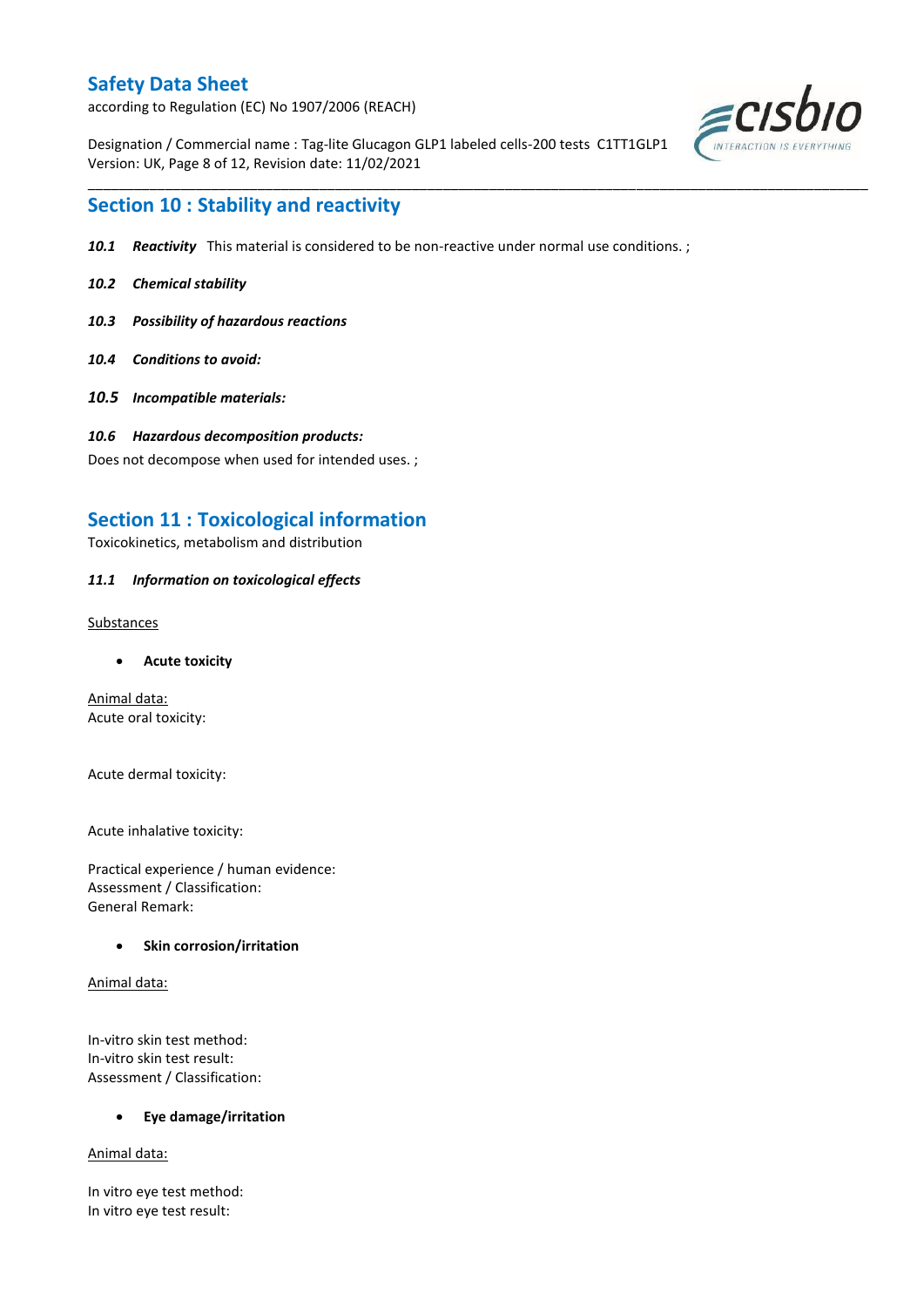according to Regulation (EC) No 1907/2006 (REACH)

Designation / Commercial name : Tag-lite Glucagon GLP1 labeled cells-200 tests C1TT1GLP1 Version: UK, Page 9 of 12, Revision date: 11/02/2021

\_\_\_\_\_\_\_\_\_\_\_\_\_\_\_\_\_\_\_\_\_\_\_\_\_\_\_\_\_\_\_\_\_\_\_\_\_\_\_\_\_\_\_\_\_\_\_\_\_\_\_\_\_\_\_\_\_\_\_\_\_\_\_\_\_\_\_\_\_\_\_\_\_\_\_\_\_\_\_\_\_\_\_\_\_\_\_\_\_\_\_\_\_\_\_\_\_\_\_\_\_



Assessment / Classification:

- **CMR effects (carcinogenity, mutagenicity and toxicity for reproduction)**
	- o Germ cell mutagenicity:

Animal data:

Assessment / Classification:

o Carcinogenicity

Practical experience / human evidence: Animal data:

Other information: Assessment / Classification:

o Reproductive toxicity

Practical experience / human evidence: Animal data:

Other information: Assessment / Classification:

Overall assessment on CMR properties:

- **Specific target organ toxicity (single exposure)**
	- o STOT SE 1 and 2

Animal data:

Other information:

o STOT SE 3

Practical experience / human evidence:

Other information: Assessment / Classification:

### **Specific target organ toxicity (repeated exposure)**

Practical experience / human evidence: Animal data:

Assessment / Classification: Other information

**Aspiration hazard**

Practical experience / human evidence: Experimental data: viscosity data: see SECTION 9.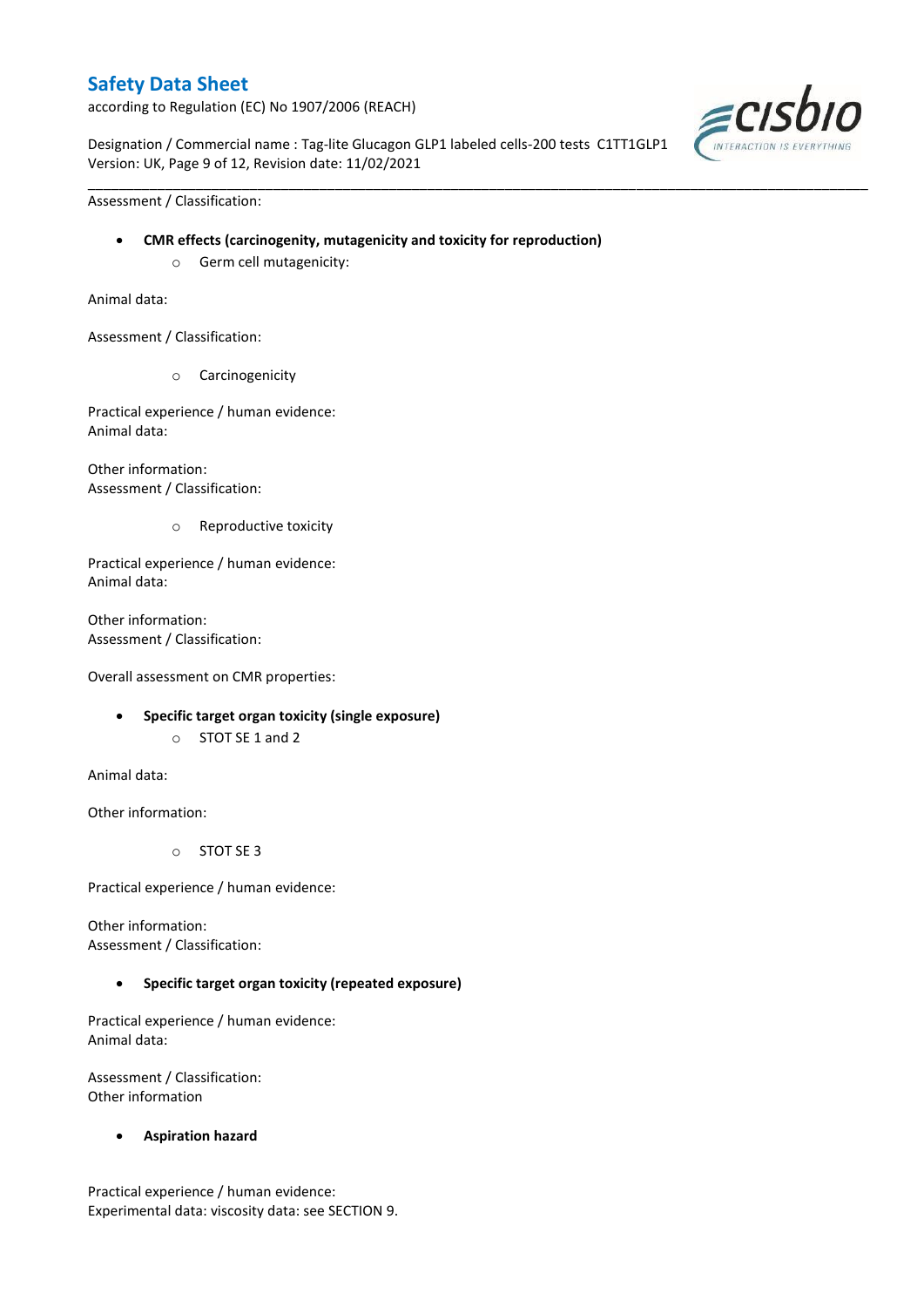according to Regulation (EC) No 1907/2006 (REACH)

Designation / Commercial name : Tag-lite Glucagon GLP1 labeled cells-200 tests C1TT1GLP1 Version: UK, Page 10 of 12, Revision date: 11/02/2021

Assessment / Classification: Remark:

11.1.1 Mixtures No toxicological information is available for the mixture itself

## **Section 12 : Ecological information**

In case that test data regarding one endpoint/differentiation exist for the mixture itself, the classification is carried out according to the substance criteria (excluding biodegradation and bioaccumulation). If no test data exist, the criteria for mixture classification has to be used (calculation method) in this case the toxicological data of the ingredients are shown.

\_\_\_\_\_\_\_\_\_\_\_\_\_\_\_\_\_\_\_\_\_\_\_\_\_\_\_\_\_\_\_\_\_\_\_\_\_\_\_\_\_\_\_\_\_\_\_\_\_\_\_\_\_\_\_\_\_\_\_\_\_\_\_\_\_\_\_\_\_\_\_\_\_\_\_\_\_\_\_\_\_\_\_\_\_\_\_\_\_\_\_\_\_\_\_\_\_\_\_\_\_

### *12.1 Aquatic toxicity:*

Acute (short-term) fish toxicity

Chronic (long-term) fish toxicity

Acute (short-term) toxicity to crustacea

Chronic (long-term) toxicity to crustacea

Acute (short-term) toxicity to algae and cyanobacteria

Toxicity to microorganisms and other aquatic plants / organisms

Assessment / Classification:

### *12.2 Persistence and degradability*

Biodegradation:

Abiotic Degradation:

Assessment / Classification:

### *12.3 Bioaccumulative potential*

Bioconcentration factor (BCF):

*12.4 Mobility in soil*

### *12.5 Results of PBT and vPvB assessment*

### *12.6 Other adverse effects:*

Additional ecotoxicological information:

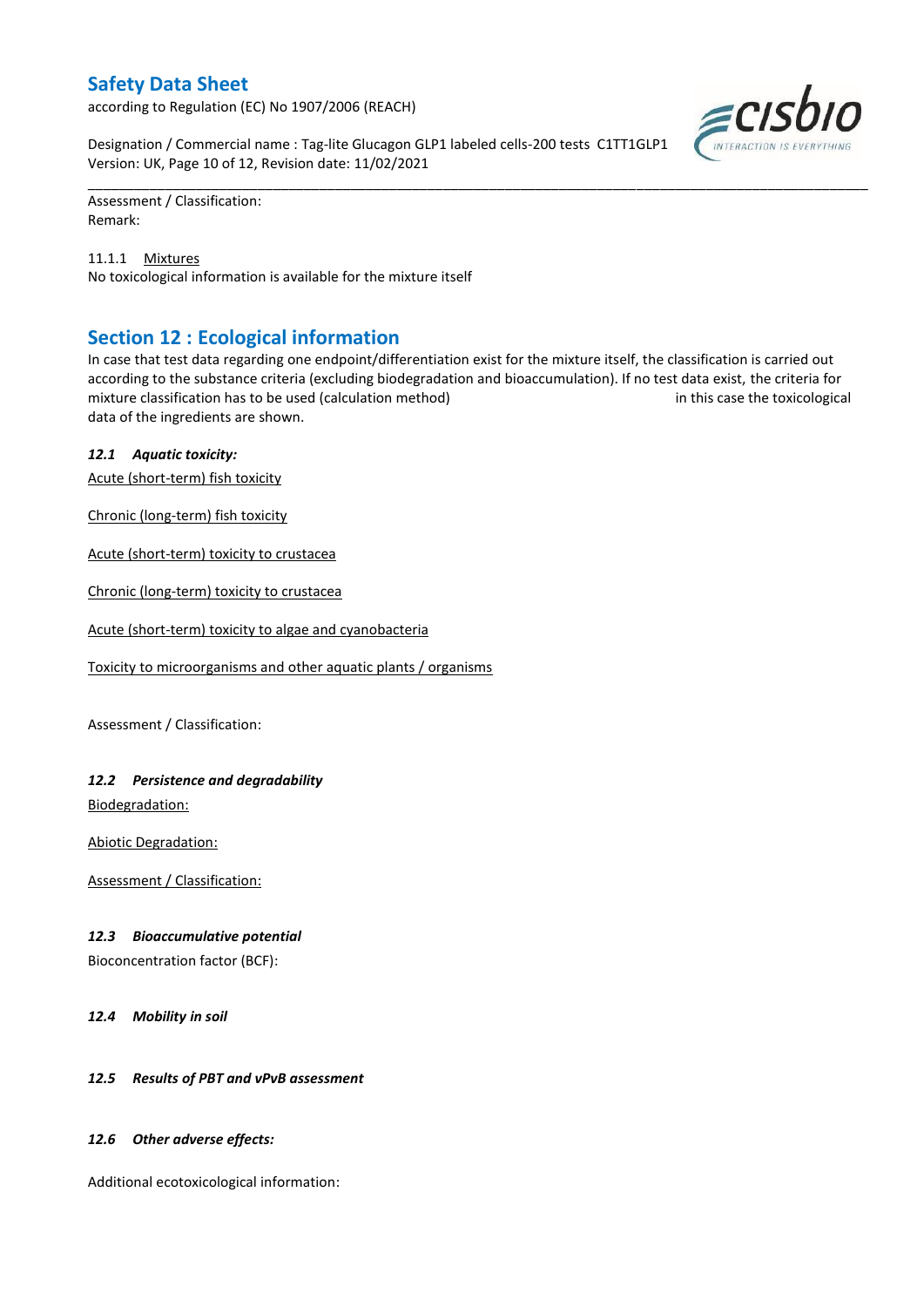according to Regulation (EC) No 1907/2006 (REACH)

Designation / Commercial name : Tag-lite Glucagon GLP1 labeled cells-200 tests C1TT1GLP1 Version: UK, Page 11 of 12, Revision date: 11/02/2021



## **Section 13 : Disposal considerations**

### *13.1 Waste treatment methods*

Waste treatment options:Dispose of waste according to applicable legislation. ;

# **Section 14 : Transport information**

ADR/RID/AND/IMDG/IATA

| UN No.                     |  |
|----------------------------|--|
| UN Proper shipping name    |  |
| Transport hazard class(es) |  |
| Hazard label(s)            |  |
|                            |  |
| Packing group              |  |

\_\_\_\_\_\_\_\_\_\_\_\_\_\_\_\_\_\_\_\_\_\_\_\_\_\_\_\_\_\_\_\_\_\_\_\_\_\_\_\_\_\_\_\_\_\_\_\_\_\_\_\_\_\_\_\_\_\_\_\_\_\_\_\_\_\_\_\_\_\_\_\_\_\_\_\_\_\_\_\_\_\_\_\_\_\_\_\_\_\_\_\_\_\_\_\_\_\_\_\_\_

#### *Transport in bulk according to Annex II of MARPOL 73/78 and the IBC Code*

| Land transport (ADR/RID)                                             |                                               |  |  |  |
|----------------------------------------------------------------------|-----------------------------------------------|--|--|--|
| <b>Classification code ADR:</b>                                      | Special Provisions for ADR/RID:               |  |  |  |
| Limited quantities for ADR/RID:                                      | <b>Excepted Quantities for ADR/RID:</b>       |  |  |  |
| Packing Instructions for ADR/RID:                                    | Special packing provisions for ADR/RID:       |  |  |  |
| Mixed packing provisions:                                            |                                               |  |  |  |
| Portable tanks and bulk containers Instructions:                     |                                               |  |  |  |
| Portable tanks and bulk containers Special Provisions:               |                                               |  |  |  |
| <b>ADR Tank Code:</b>                                                | ADR Tank special provisions:                  |  |  |  |
| Vehicle for tank carriage:                                           |                                               |  |  |  |
| Special provisions for carriage Packages:                            |                                               |  |  |  |
| Special provisions for carriage Bulk:                                |                                               |  |  |  |
| Special provisions for carriage for loading, unloading and handling: |                                               |  |  |  |
| Special Provisions for carriage Operation:                           |                                               |  |  |  |
| Hazard identification No:                                            | Transport category (Tunnel restriction code): |  |  |  |
|                                                                      |                                               |  |  |  |
| Sea transport (IMDG)                                                 |                                               |  |  |  |
| Marine Pollutant:                                                    | Subsidiary risk(s) for IMDG:                  |  |  |  |
| Packing provisions for IMDG:                                         | Limited quantities for IMDG:                  |  |  |  |
| Packing instructions for IMDG:                                       | IBC Instructions:                             |  |  |  |
| <b>IBC Provisions:</b>                                               | <b>IMO</b> tank instructions:                 |  |  |  |
| UN tank instructions:                                                | Tanks and bulk Provisions:                    |  |  |  |
| EmS:                                                                 | Stowage and segregation for IMDG:             |  |  |  |
| Properties and observations:                                         |                                               |  |  |  |
|                                                                      |                                               |  |  |  |
| Inland waterway transport (ADN)<br><b>Classification Code ADN:</b>   |                                               |  |  |  |
|                                                                      | <b>Special Provisions ADN:</b>                |  |  |  |
| Limited quantities ADN:                                              | <b>Excepted quantities ADN:</b>               |  |  |  |
| Carriage permitted:                                                  | Equipment required:                           |  |  |  |
| Provisions concerning loading and unloading:                         | Provisions concerning carriage:               |  |  |  |
| Number of blue cones/lights:                                         | Remark:                                       |  |  |  |
| Air transport (ICAO-TI / IATA-DGR)                                   |                                               |  |  |  |
| Subcidiary rick for IATA.                                            | Evranted quantity for IATA.                   |  |  |  |

Subsidiary risk for IATA: Excepted quantity for IATA: Passenger and Cargo Aircraft Limited Quantities Packing Instructions: Passenger and Cargo Aircraft Limited Quantities Maximal Net Quantity :